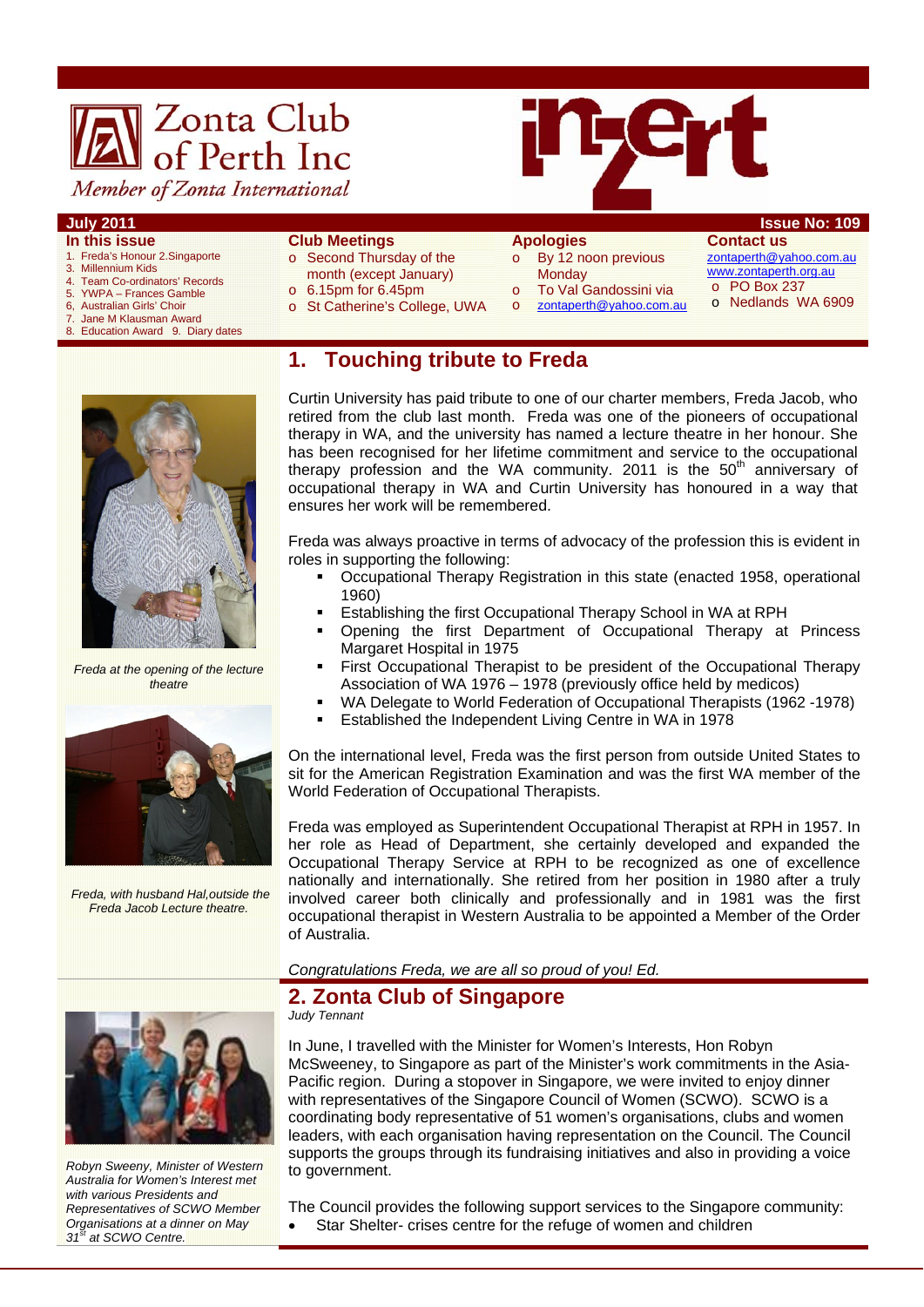

*Singapore Council of Women's Organisations. (SCWO)* 



*Available each lunch time @ SCWO Centre* 

*Kayaking on the Kent Weir* 

*Joy planting a tree at The Grove Library, Cottesloe* 

- Thrift Shop, selling pre-loved clothing
- Bony Hicks Education and Training Centre- providing training rooms
- Library- resource books
- Women's Register, online data base for women who would like to be appointed to leadership positions and boards.

Many of the women are individual members of the Zonta Club of Singapore and Zonta International is one of the Women's Service Organisations represented on the SCWO.

I was able to share stories with several of the committee members, including the President of the Zonta Club of Singapore. Particular interest was shown in the Perth Clubs' activities around International Women's Day 2011, which was also celebrated with a host of events in Singapore.

The Zonta Club of Singapore meets on the  $3<sup>rd</sup>$  Wednesday of the month and on  $29<sup>th</sup>$  October will be celebrating its  $40<sup>th</sup>$  Anniversary.

Members of the Zonta Club of Singapore sent greetings to the Perth Club, and would love to host members at their Club dinner if anyone is travelling to Singapore.

# **3. Millennium Kids**

*Joy Zec* 

As part of being trained as a facilitator we are learning about aboriginal history and cleaning up the Swan and Canning rivers using the MKs' Lotterywest funding. On the 13<sup>th</sup> February of this year, 24 facilitators, including Catrina Aniere from Millennium Kids, embarked on some kayak training along the Kent Street weir. We learnt about aboriginal history, the salt and fresh water in the weir and the various types of flora and fauna that grow in and around the very different rivers.

On the 1<sup>st</sup> May, I joined a bunch of facilitators at Walyunga National Park. We had a lovely, waste free lunch, followed by testing of the Avon river and learning about animals in the area. We then travelled to Karakamia for a 2.5 hour night stalk, which is a privately owned feral animal free enclosure of nocturnal animals. The next day I had a brief literary lesson on the Mundaring Weir before returning to Perth.

Then, on the 21<sup>st</sup> May, myself and one other facilitator planted some trees at The Grove library in Mosman Park with TV personality, Josh Byrne, an environmental scientist who has a passion for sustainable gardening and environmental design. We also learnt about slow food cooking techniques. We made pizzas with organic and bio-dynamic ingredients. We compared and tasted two full cream milks, one a supermarket brand and the other a much creamier independent brand. We were then blind-folded and taste tested an unknown "plastic" cheese and compared this to the very different mozzarella cheese. Overall, I'm thoroughly enjoying my time as a facilitator, learning about the environment and having lots of fun. Oh! And eating lots of chocolate

# **4 Team co-ordinators' Records**

Margaret Medcalf (Club Archivist)



With our new Zonta Club year under way the changeover of Team Co-ordinators is taking place and it is important that previous Co-ordinators should have their records in order to hand on to the incoming one. Incoming Co-ordinators should make sure they chase them up.

There should be a complete set of the minutes of the meetings for the past year (or more), as well as a file or files of correspondence or special activities with which your Team has been involved.

Records relating to current or ongoing matters only should be passed to the new Co-ordinator. I would be pleased to receive your non-current records to assess them for their archival value.

Thank you for ensuring a smooth change over.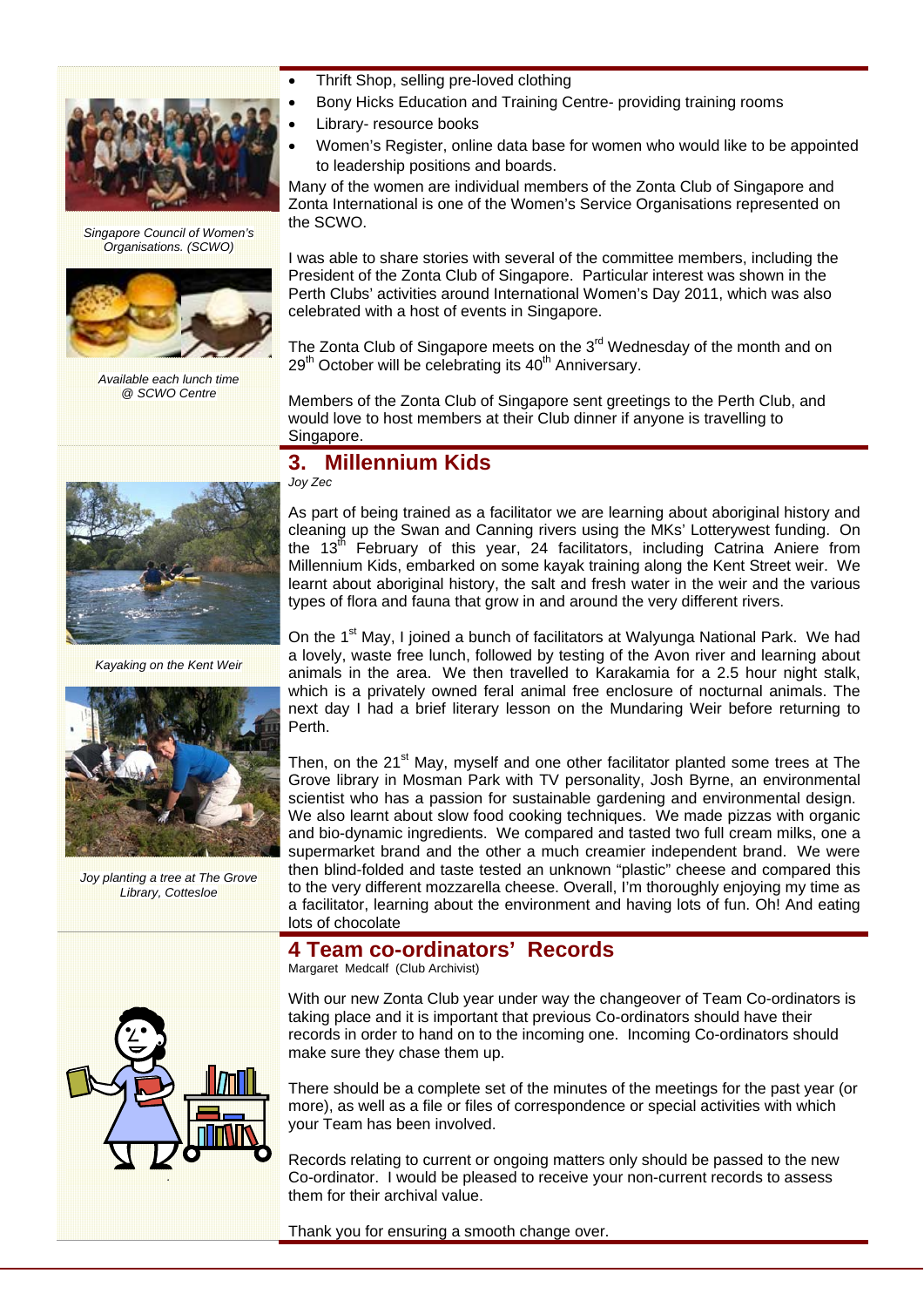# **5. Frances Gamble – Zonta Club of Perth's Young Women in Public Affairs 2011**

*Denise Hamilton*

Zonta's Young Women in Public Affairs (YWPA) program's goal is to encourage more young women to participate in public affairs. It recognises the applicant's commitment to the volunteer sector, volunteer leadership and their dedication to advance the status of women. Applications for this award are invited from upper high school aged students.

Applicants are sought and awarded at the Club level. The successful Club award applicant progresses to the District level and from there may progress to be considered for the YWPA Zonta International Award.

Frances' application provided details of not only her continuing involvement in the Oaktree Foundation, but also her participation in the Schools4Schools program and the "Live Below the Line" campaign. Frances' introduction to the international community began with her internship with The Oaktree Foundation, providing her with an understanding of the magnitude of extreme poverty and how far it reaches across the world. Under the Schools4Schools program, Frances was also involved in raising funds for education opportunities in South Africa and Cambodia. Along with her academic pursuit, Frances is also involved in Tae kwon-do, hockey and team debating.

At the presentation of her award, Frances spoke enthusiastically of her involvement in the range of activities she has been involved in and the difference that it has made to her outlook on life. She is keen to participate in other campaigns when she gets the opportunity.

After a gap year next year, Frances intends to study in Melbourne. Her course of study is still to be decided.

We all enjoyed her energy as she spoke of her passions and wish her well in her future pursuits. We also extend our gratitude to the Lake Karrinyup Country Club for their donation towards the Zonta Club of Perth's Young Women in Public Affairs Award this year.

# **6. Australian Girls' Choir**

*Margaret Giles and Denise Hamilton welcome Freda Jacob.* 



*The girls chatted to the audience after the show.* 

*'Tricia Summerfield* 



On Saturday 9 July the club's Awards and Holidays Team coordinated the presentation of a performance of the Australian Girls Choir in the auditorium at Hale School. The choir of 50 girls put on a delightful concert enlivened by fabulous choreography.

Many people contributed to making the event a success and we especially acknowledge Hale School for making their fantastic auditorium available.

Founder and Artistic Director of the AGC Ms Judith Curphey OAM, was with us on the day which was a great honour.